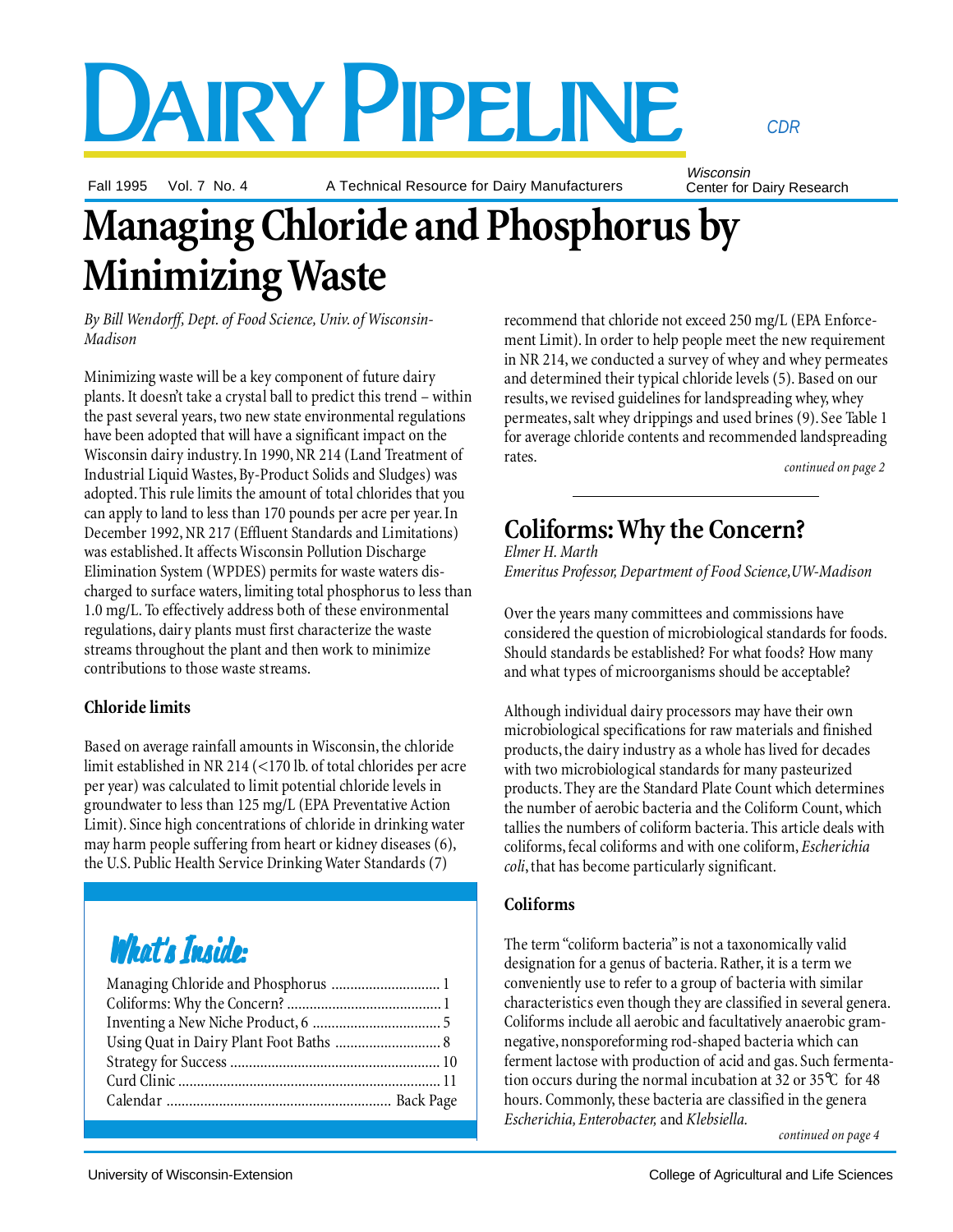### UW Dairy Pipeline, Fall 1995

*continued from page 1*

| Table 1<br>Landspreading Rates for Dairy Wastes          |                           |                     |
|----------------------------------------------------------|---------------------------|---------------------|
|                                                          | Avg. $Cl^-(mg/L)$         | gal/acre/yr         |
| Whey permeate<br>Salt whey drippings<br>Used salt brines | 1183<br>56,900<br>187,000 | 16,000<br>500<br>89 |

Reducing the total chloride concentration of dairy wastes can reduce the cost of waste disposal because chloride reduction will allow you to landspread more liquid wastes. Some critical areas where you can control chlorides in the dairy plant are:

◊ Use salt efficiently in direct salted cheeses. Strive to increase salt retention by optimizing processing conditions.

◊ Isolate pressings and drippings and treat with membrane processes if economically feasible.

◊ Establish a good brine maintenance program to eliminate potential yeast or bacterial contamination.

◊ Redesign systems to eliminate or reduce salt wastage, e.g., No-brine Mozzarella, etc.

### **Phosphorus limits**

NR 217 established a phosphorus limit of 1.0 mg/L on treated wastewater effluents discharged to surface waters. This new limit, placed in many of the renewed WPDES permits in 1995, means that plants will have to comply by 1998. Plants discharging to municipal sewer systems will face new limits, including a phosphorus limit of 10mg/L or less on discharges to the sewer system.

We have previously described the impact this new standard will have on dairy plants (8). Since milk is very rich in phosphorus (930 mg/L), any milk or whey that is lost in process wastewater will contribute significantly to the phosphorus load of that wastewater. For example, a 1% milk loss will contribute 1000mg/L of BOD (See sidebar) and 10 mg/L of P (or phosphorus) to the wastewater. Dr. Roy Carawan of North Carolina State University has reported milk losses in dairy plants from 2 to 5% (1,4). Over 90% of the waste load in dairy plants comes from milk or milk products (4). Current typical loads for P from dairy plants are shown in Table 2.

To meet the new phosphorus limit in treated wastewater, you will have to make a concerted effort to reduce milk wastage. To meet the 1.0 mg/L limit on their treated wastewater, dairy plants will have to lower the P concentration in their process wastewater to 10-20 mg/L by minimizing waste, or minimizing waste plus

*next page*

### **BOD –Biochemical oxygen demand**

The BOD is an analytical test that estimates the ability of waste to damage a stream or lake. Microbes in streams and waterways use dissolved oxygen to break down organic compounds, like whey and milk. Too many organic compounds at one time can "kill"a lake or stream by using up all the dissolved oxygen.

The BOD takes advantage of this process in order to measure and standardize the effect of wastewater on natural water systems. It does this by measuring the amount of oxygen used by one liter of wastewater under standard conditions. The BOD of unpolluted water is about 5, untreated municipal waste has a BOD around 250.

Standard Methods for the Examination of Water and Wastewater. Prepared and published jointly by American Public Health Association, American Water Works Association, Water Pollution Control Federation ; joint editorial board, M. C. Rand ... [et al.]. — 14th ed. — Washington : American Public Health Association, c1976.

The Madison Metropolitan Sewerage District originally figured that they would be spending \$54 million over the next 20 years to cut discharges of phosphorus. That was before they turned to the UW-Madison's Department of Civil and Environmental Engineering. Wayne Karlovich and Todd Rubens, grad students, and Professor William Boyle built a pilot plant that introduced bacteria to consume the phosphorus. After running the plant for a year, they found the biological technique both effective and less expensive. The DNR has granted a variance to the District, allowing them to use the technique and they are encouraging others to consider biological removal.

| <b>Current Typical P Loads from Dairy Plants</b> |                  |  |
|--------------------------------------------------|------------------|--|
| Type of plant                                    | P level $(mg/L)$ |  |
| Fluid milk                                       | $10-50$          |  |
| WI cheese plants                                 | $35 - 150$       |  |
| Cottage cheese                                   | $40 - 80$        |  |
| NZ mech. Cheddar                                 | $17 - 79$        |  |
| NZ traditional Cheddar                           | $45 - 180$       |  |

Table 2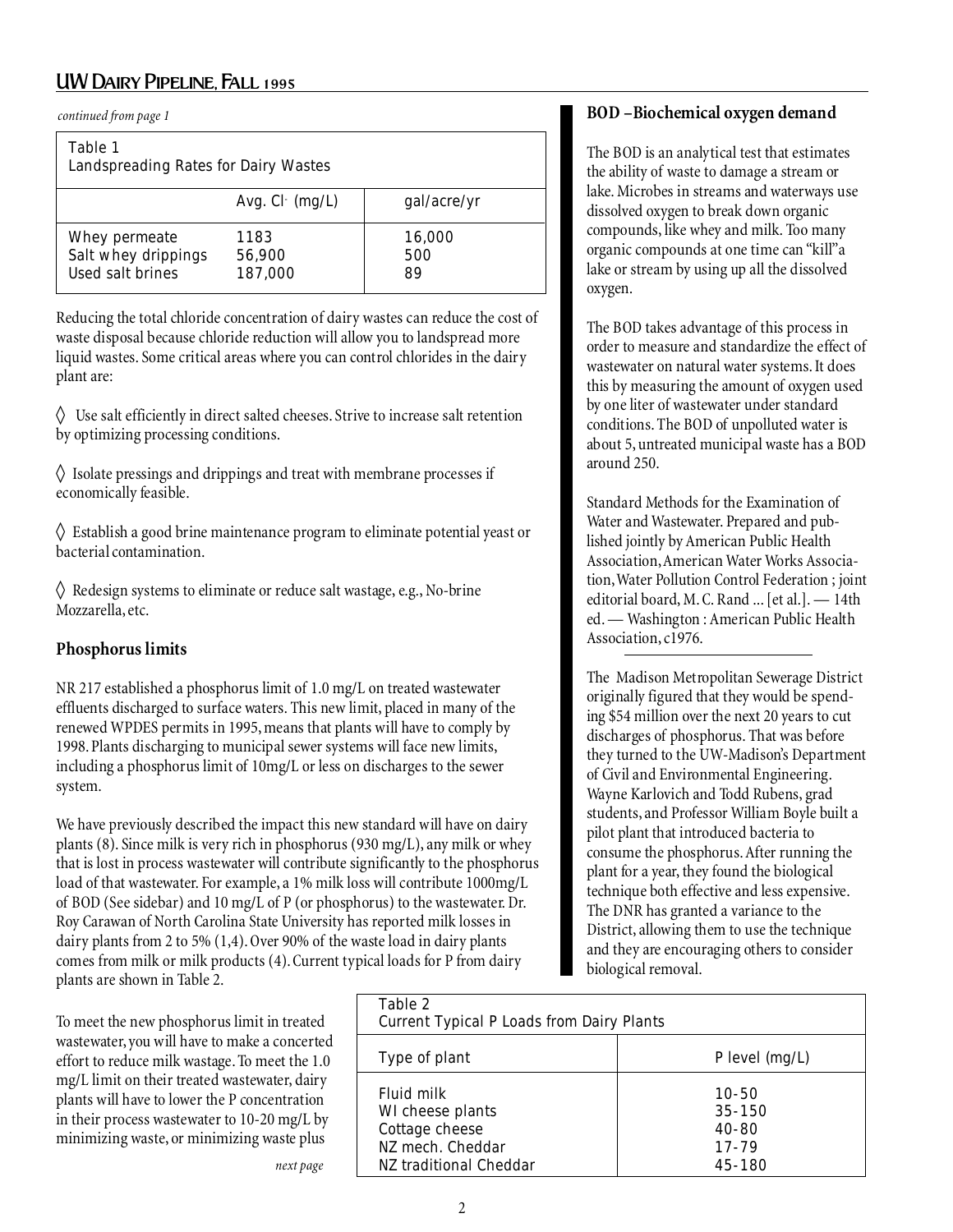#### *continued from page 2*

pretreatment. That means that plants will have to limit milk losses to less than 1-2%. Tables 3 and 4 detail milk losses in a modern fluid milk plant and an ice cream plant, reported by Harper et al. (3).

As shown in these two typical plants, each process step contributes to milk loss. However, for those plants to meet the new limits on P, each process will have to be closely scrutinized to find a way to reduce milk losses and reach the ultimate goal of less than 2% milk loss. We are currently studying possible methods to minimize milk losses during processing in a dairy plant. We hope to have those results by June 1996.

Meanwhile, Harper and Carawan (2) have already reported some steps that you can take to minimize wastes in dairy plants:

#### **Receiving operations:**

- Proper connections
- Immediate attention to leaks
- Limit standing of raw milk loads to reduce fat separation
- Allow adequate drainage time
- Allow hoses to empty before uncoupling

#### **Processing operations:**

- Eliminate the cause of spillage
- Thoroughly drain all lines before rinsing
- Rinse surfaces immediately after draining
- Avoid overflows on filling tanks
- Handle spilled dry ingredients and cheese fines as solid waste, do not wash them down the drain

### **Packaging operations:**

- Frequent checks on package formation
- Check proper fill on containers
- Eliminate foaming on filler bowls
- Proper handling during casing, loading, etc.

#### **Plant design:**

- Use fewer and larger storage tanks
- Improve locations to reduce amount of piping
- Segregation of waste discharge lines
- Elevation of storage tanks for gravity flow
- Operate equipment at full capacity

### **Equipment design:**

- Automatic shutoff valves on all hoses
- Cover all drains with screens for solids retention
- Identify all utility lines to avoid cross-contamination
- Suitable level control sensors at critical tanks
- Adequate temperature controls

| Table 3<br>Milk Losses in a Fluid Milk Plant                                                             |                                                |  |
|----------------------------------------------------------------------------------------------------------|------------------------------------------------|--|
| <b>Process</b>                                                                                           | % Milk Loss                                    |  |
| Receiving<br>Separation<br>Storage<br>Pasteurization<br>Filling<br>Miscellaneous (spills, etc.)<br>TOTAL | .23<br>.82<br>.44<br>.83<br>.50<br>.50<br>3.32 |  |

| Table 4<br>Milk Losses in an Ice Cream Plant                                                                             |                                                        |  |  |
|--------------------------------------------------------------------------------------------------------------------------|--------------------------------------------------------|--|--|
| <b>Process</b>                                                                                                           | % Milk Loss                                            |  |  |
| Receiving<br>Standardization<br>Storage (milk)<br>Pasteurization<br>Freezing<br>Filling<br><b>Miscellaneous</b><br>TOTAL | .20<br>.08<br>.28<br>1.40<br>.50<br>.75<br>.91<br>4.12 |  |  |

### **Summary**

To address future environmental limits for both chloride and phosphorus, you will need to reduce milk losses in the dairy plant. To handle the upcoming P limit in WPDES permits, dairy plants will need to limit milk losses to 1-2%, based on waste analysis. This means that BOD's of process wastewater should be less than 1500 mg/L and P levels should be less than 15 mg/L. To approach these future limits, review each of the above mentioned waste minimization steps to determine where plants can reduce potential milk losses. With an effective waste minimization program, dairy plants can meet the environmental standards for compliance of NR 214 and NR 217 without compromising their cleaning and sanitation program.

### **References**

1. Carawan, R.E., V.A. Jones and A.P. Hansen. 1979. Wastewater characterization in a multiproduct dairy. J. Dairy Sci. 62: 1243- 1251.

2. Harper, W.J., and R.E. Carawan. 1978. Approaches to minimizing water usage and wastes in dairy plants. Int. Dairy Fed. Bull. Doc. 104. Int. Dairy Fed., Brussels, Belgium.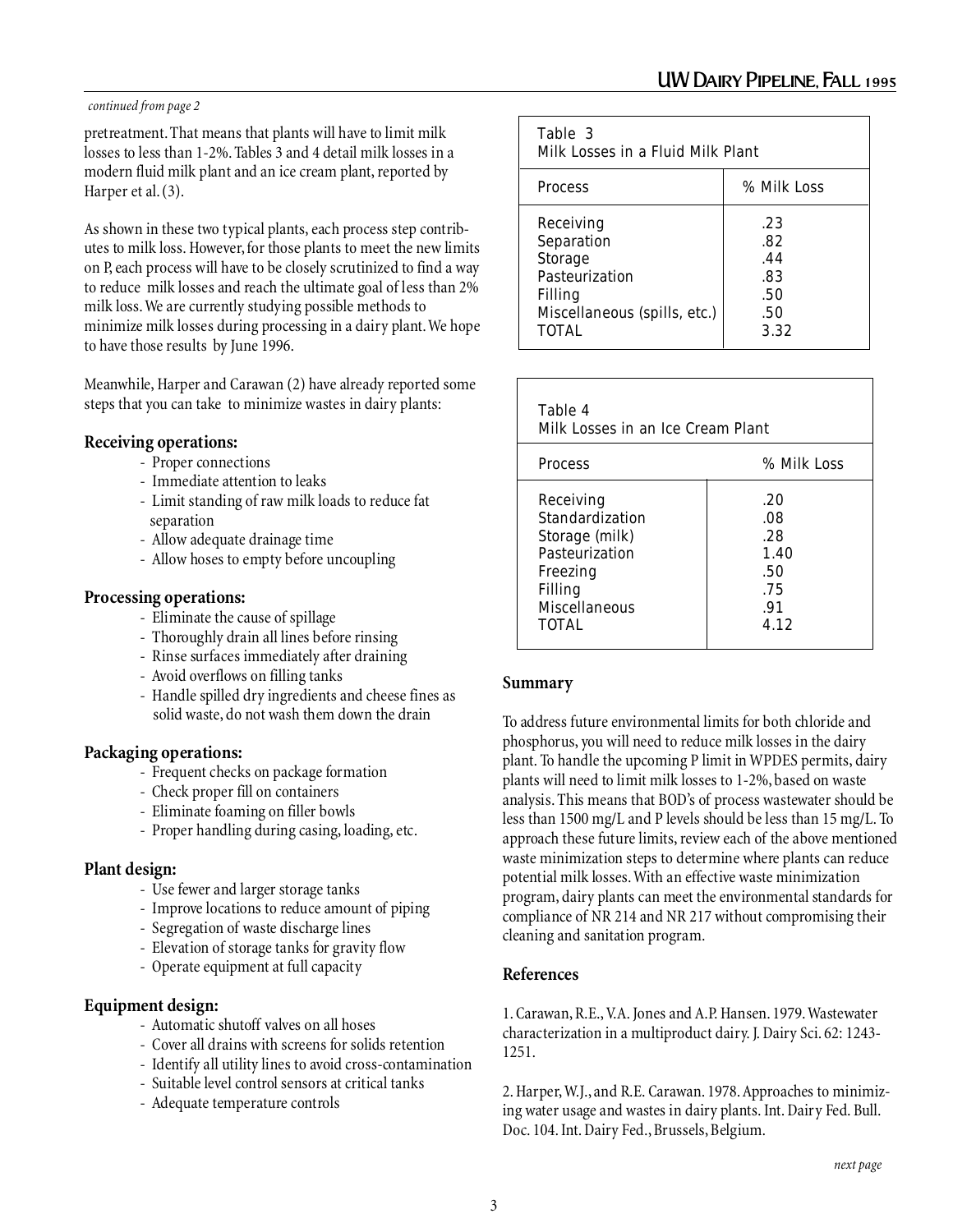### UW Dairy Pipeline, Fall 1995

*continued from page 3*

3. Harper, W.J., R.A.M. Delaney, I.A. Igbeka, M.E. Parkin, W.E. Schiffermiller, T.E. Ross, and R.A. Williams. 1985. Strategies for water and waste reduction in dairy food plants. EPA/600/2-85/ 076. Washington, DC.

4. Mans, J. 1993. Cheesemakers seek solutions to wastewater woes. Cheese Market News, March 12, 1993. Cahners Publ., Chicago, IL.

5. Matzke, S., and W.L. Wendorff. 1993. Chloride in cheese manufacturing wastes to be landspread on agricultural land. Bioresource Technol. 46: 251-253.

### **Coliforms** *continued from page 1*

Coliforms are widespread in the environment, including untreated surface water, soil, plants (and hence feed), feces of warm-blooded animals and humans, air under some conditions, sewage, improperly cleaned and sanitized food processing equipment, the general environment of the food factory and probably a few other places. Since coliforms are so widespread in the environment, it is no surprise that small numbers appear in raw milk from some farms. Thus, the Coliform Count usually is not done on raw milk. However, sometimes the test is used on raw milk to determine the degree of contamination during milk production. For such test results to be valid, milk must be cooled promptly to preclude growth of coliform and other bacteria. When the Coliform Count is applied to raw milk, different criteria are needed for interpreting results than when the test is applied to pasteurized products.

The Coliform Count, when applied to pasteurized products, indicates the absence or presence of post-pasteurization contamination. It is not an indicator of fecal contamination. Also, a satisfactory coliform test result **does not** indicate absence of other unwanted bacteria including pathogens such as *Listeria monocytogenes.* When testing cultured milks (cultured buttermilk, yogurt, etc.) for coliforms, the test should be done only on products that are less than 24 hours old. This is because the action of lactic acid (low pH) on the bacteria will markedly reduce the number of viable coliforms in older products. An exceptionally acid tolerant coliform, however, is the pathogen *E. Coli* 0157:H7. Since, in its manufacture, cheese is exposed to the environment of the factory, small numbers of coliforms may be present in the finished product. Aside from being undesirable from a sanitary standpoint, large numbers of coliforms can produce gas and other metabolites which result in an excessively "open" cheese with off-flavors.

Tests for coliform bacteria in dairy foods employ either violet red bile agar and incubation at 32°C for 24 hours or lauryl sulfate tryptose broth in fermentation tubes with incubation at 35°C for

6. Rail, C.D. 1989. Groundwater Contamination. Technomic Publ. Co., Inc., Lancaster, PA.

7. U.S. Public Health Service. 1962. Drinking Water Standards. U.S. Public Health Service Pub. No.956, Washington, DC.

8. Wendorff, W.L. 1991. Phosphorus in dairy wastes - A real challenge. UW Dairy Alert, Nov. 15, 1991. Dept. Food Sci., Univ. of Wisconsin-Madison.

9. Wendorff, W.L. 1993. Revised guidelines for landspreading whey & whey permeate. UW Dairy Alert, June 1, 1993. Dept. Food Sci., Univ. of Wisconsin-Madison. Con

24 hours, followed by an additional 24 hours if tubes are gasnegative after the initial incubation period. These two tests give presumptive results, and if needed, confirmatory tests can be done. The current edition of Standard Methods for the Examination of Diary Products also describes determination of coliforms with the Petrifilm procedure, the VRB Redigel™ technique, the impedance method and the hydrophobic grid membrane filtration method.

### **Fecal coliforms**

An incubation temperature higher than 32 or 35°C is used to separate coliforms of fecal origin from those of non-fecal origin. However, this procedure does not measure only coliforms of fecal origin. As with the term "coliform," "fecal coliform" has no taxonomic validity and can refer to organisms in several genera.

Shell fish and sea water are commonly tested for fecal coliforms, but the test is used less frequently for other foods. Dairy foods are not commonly tested for fecal coliforms, although they could be if a need develops. For example, in 1978, while working in my laboratory, Dr. Joseph Frank, now a professor at the University of Georgia, tested 102 samples of commercial semi-soft and soft ripened cheeses for presence of fecal coliforms. He found that 57.5% of the samples contained 100 or less fecal coliforms per gram, 25.5% contained from 100 to 10,000 per gram and 17.0% contained more than 10,000 per gram. Clearly, there was excessive contamination in some of the cheeses, probably due to poor sanitation. A recent (1994) study at South Dakota State University found that 48% of 50 commercial cheese samples contained up to 1000 coliforms per gram, although the study did not specifically determine fecal coliforms.

Testing for fecal coliforms involves first inoculating the sample into tubes of lauryl sulfate tryptose broth and incubating as described earlier for coliform bacteria. After incubation, tubes of EC broth are inoculated with a loopful of material from tubes of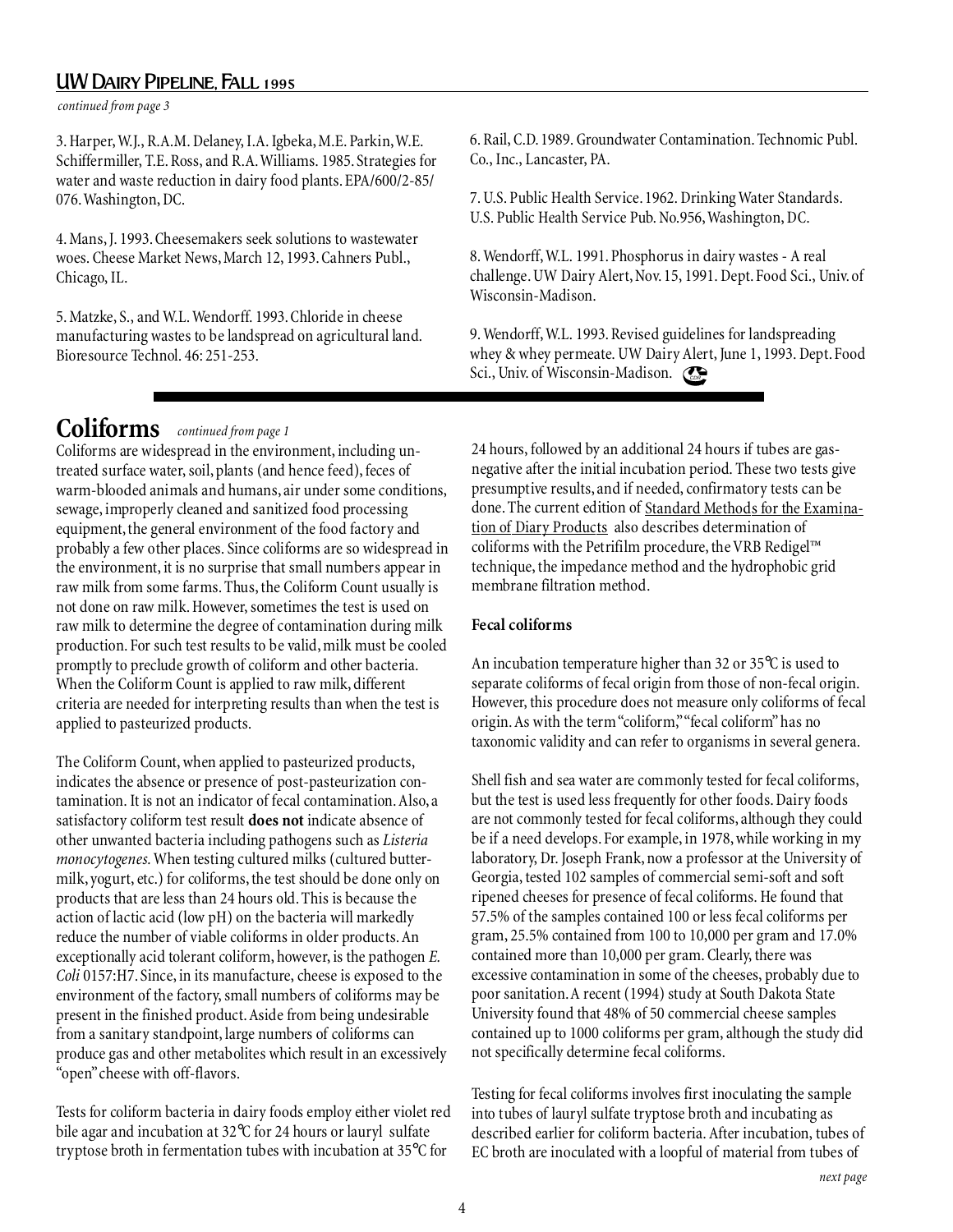### **Inventing a New Niche Product, Part 6**

*Paul Scharfman, Specialty Cheese Company and Wisconsin Specialty Cheese Institute*

Reflecting on the last few months, Don realized that the Reenap Company had come a long way in a short time. The company, a small manufacturer of Cheddar cheese, recently started the process of creating some new products. They began by forming a New Product Development Team; then they assessed the capabilities of their company, making sure that any new product the Team developed could be produced in their plant. The Team did their research on the competitive products that were already in the marketplace, analyzed the needs of their customers and consumers, and then brainstormed many new product ideas. Finally, they used consumer feedback to develop a "positioned" concept statement for the Team's favorite new product ideas. The question now, thought Don, is whether any of these concepts are worth pursuing.

### **First Refine your Concepts, Then Test**

The New Product Development Team divided into four groups to pursue the six concepts that the Team considered likely winners.

*continued from page 4*

lauryl sulfate tryptose broth showing gas and then incubating the newly inoculated tubes of broth 3 hours at 35°C followed by 21 hours at 44.5°C. For some foods the incubation at 44.5°C is extended by 24 hours. Incubation at 45°C or 45.5°C and use of liquid media other than EC broth also have been suggested. Incubated tubes are examined for gas and the broth from tubes in which gas was produced can be used as inoculum for isolating *E. coli*, the fecal coliform most likely to be present.

### *Escherichia coli*

The coliform bacterium of greatest significance is *E. coli*, not only because of its likely fecal origin but also because some strains can cause foodborne illness. This was demonstrated late in 1971 when at least 227 persons in the U.S. became ill after consuming imported French Brie or Camembert cheese contaminated with enteropathogenic strains of *E. coli.* Another outbreak, also caused by imported French cheese contaminated with *E. coli,* occurred in the U.S. in 1983. Several other dairy foods have been involved in outbreaks of illness caused by *E. coli.*

*E. coli* grows at temperatures in the range of 2.5 to 45°C (or slightly higher), at pH values of 4.67 to 9.53 and at water activity values above 0.935. The organism is subject to cold shock; for example, when a culture grown at 45°C is suddenly moved to 10°C, about 95% of the cells are killed in 1 hour. The organism is quite heat sensitive; its D-value (time for 90% of the population to be killed at a given temperature) is 0.00195 minute in milk at 75.6°C and 0.00093 minute in cream (40% milk fat). This, of course, means that *E. coli* will not survive pasteurization. The same is true for other coliforms. Cells of *E. coli* have somatic (O), In my last article I showed how Don's group had used consumer feedback to develop a "positioned" concept for their idea. Now, the groups shared "positioned" concepts with each other.

As each group presented their concepts to the entire Team, Don could see contradictory emotions on the Team members' faces. Clearly, the presenters were excited about their concepts. Equally clear, however, was the obvious confusion that the rest of the Team was experiencing. Don listened as the Team members asked questions about each other's concepts. He heard these same questions repeated many times:

> "So, what would it taste like?" "How would we package it?" "What would it cost?" "What sizes would it come in?" "What would you use it for?"

> > *next page*

capsular (K), and flagellan (H) antigens which are used to distinguish among serotypes of the pathogen.

Serotyping is an important technique for identifying the four principle groups of pathogenic *E. coli*: (a) enteropathogenic, (b) enterotoxigenic, (c) enteroinvasive and (d) enterohemorrhagic. The enteropathogenic strains produce a diarrheal illness often severe in infants, but the bacteria do not invade intestinal cells or produce an enterotoxin. An enterotoxin, either heat-labile or heat-stable, is produced by enterotoxigenic strains which commonly cause "traveler's diarrhea." The enteroinvasive strains, as the designation suggests, invade the intestinal cells and cause voluminous non-bloody diarrhea. Finally, the enterohemorrhagic strains cause a severe bloody diarrhea and sometimes also cause hemolytic uremic syndrome (a form of kidney failure) or thrombocytopenia purpura ( a brain disease with a high mortality rate). *E. coli* 0157:H7 is an example of an enterohemorrhagic strain. A small percentage of beef and dairy cattle carry *E. coli* 0157:H7. This serotype has appeared in raw milk, which caused illness when consumed.

The coliform, *E. coli,* has taken on special significance in the last 15 or so years. Thus, the Coliform Count on finished products also has grown in importance. Methods to isolate, identify and serotype *E. coli* appear in current editions of the Compendium of Methods for the Microbiological Examination of Foods, the Bacteriological Analytical Manual, and , with some details missing, in Standard Methods for the Examination of Dairy Products. Readers interested in such methods should consult these sources of information. CDR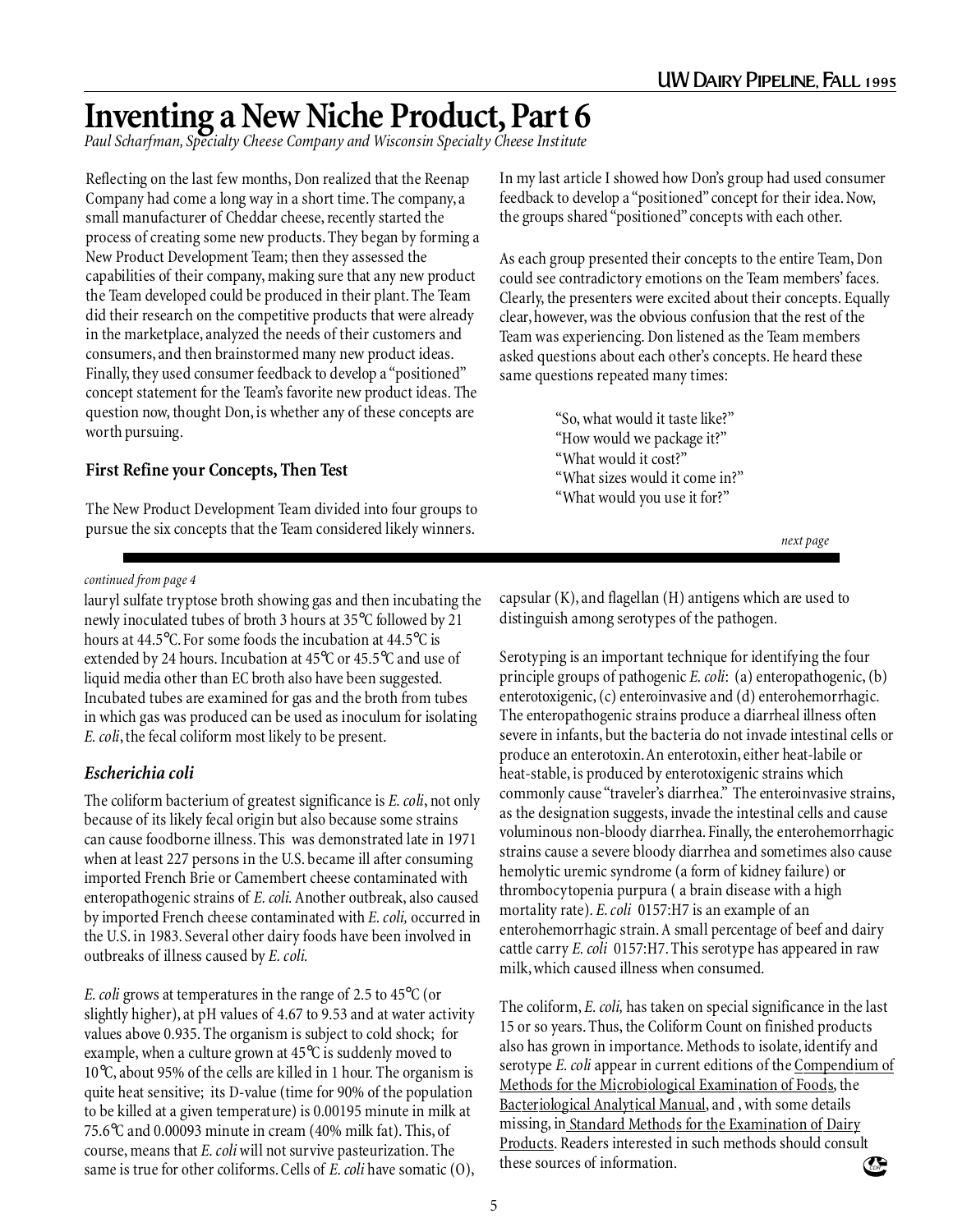### UW Dairy Pipeline, Fall 1995

#### *continued from page 5*

After all the groups presented their concepts to the entire Team, Don realized that none of the concepts were ready for consumer evaluation. "You know folks," he said, "if we are asking all these questions of each other – and we're supposed to be the experts on our new products – then how can we expect consumer to give us a thumbs up or down. No one will really understand our concepts. I think each group ought to go back and answer all the questions they heard before we talk to consumers again."

Sara spoke up at that point, "Let me build on that thought. Why doesn't the Team develop a list of questions that we want each concept to answer. That way we can be sure all the concepts will be clear to consumers."

"Nice, and let me add to that thought" said Jim to Sara. "After we complete the concepts, let's ask some consumers to improve them before we evaluate them. I bet some of our friends could help us catch the problems with our concepts before we go to the trouble of having consumers evaluate them. After all, they aren't as close to this new product process as we are."

The Team agreed. They developed a list of questions that each concept had to answer.

WHO is this product intended for? WHAT is it? (Describe the package, the sizes, the flavor, the taste) WHEN would one want to use it? (As a snack, as an ingredient, etc.) WHY would one want to use it? (Describe its benefit) HOW is it used? (Describe the way to prepare the product) WHERE would you expect to buy it?(Dairy, deli, fancy food) PRICE?



Don's group looked at their concept and realized it needed some clarification. The Team had to do some "guesstimating" to come up with a price, but they realized that people could not give realistic feedback on their concept unless they had some idea of its cost. They revised their concept statement to read:

> Introducing Reenap Aged Cheddar The Taste of Cheddar the Way it Used to Be!

New Reenap brand aged Cheddar is actually not so new. We make it taste the way Cheddar ought to taste by making it the old fashioned way. In our small cheese factory in Wisconsin, we remember the traditions of cheesemaking – and live by them. In fact, we use more, stronger cheese cultures than most commercial Cheddar, so our cheese develops as much real Cheddar flavor as cheese "used to have."

Reenap brand aged Cheddar is ideal for people who remember what aged Cheddar ought to taste like, but can't seem to find it today. It's a great cheese for snacking, and it works as an ingredient to give any cooked dish added flavor and delightful, rich texture.

We realize that you don't need to buy big packages of cheese to enjoy our big flavor so we've packaged Reenap brand aged Cheddar in a sensible 4 ounce package for just 99 cents. It's available in orange and white varieties and every package delivers the aged sharp taste you remember. Look for it in the dairy or deli section of better stores and gourmet shops.

### **Ask Consumers to Improve the Concept**

When the Team reassembled a few days later, each group had worked on their concept, answering the questions listed above. Over the following two weeks, the Team asked friends and acquaintances for their opinion of the concepts. As a result, they had to reword some concepts and some had to have more extensive reworking. By the end of the month, however, all the concepts had been refined to clearly communicate

their intended message. Now the Team was ready for a concept test.

### **What is a Concept Test?**

The Team agreed that they would pursue only the highest scoring concepts of their six possible new product ideas. They used a concept test, designed to help them decide which concepts were the most appealing to their targeted consumers. They also wanted to know if the leading concept would have enough appeal to gain a successful trial level in the marketplace.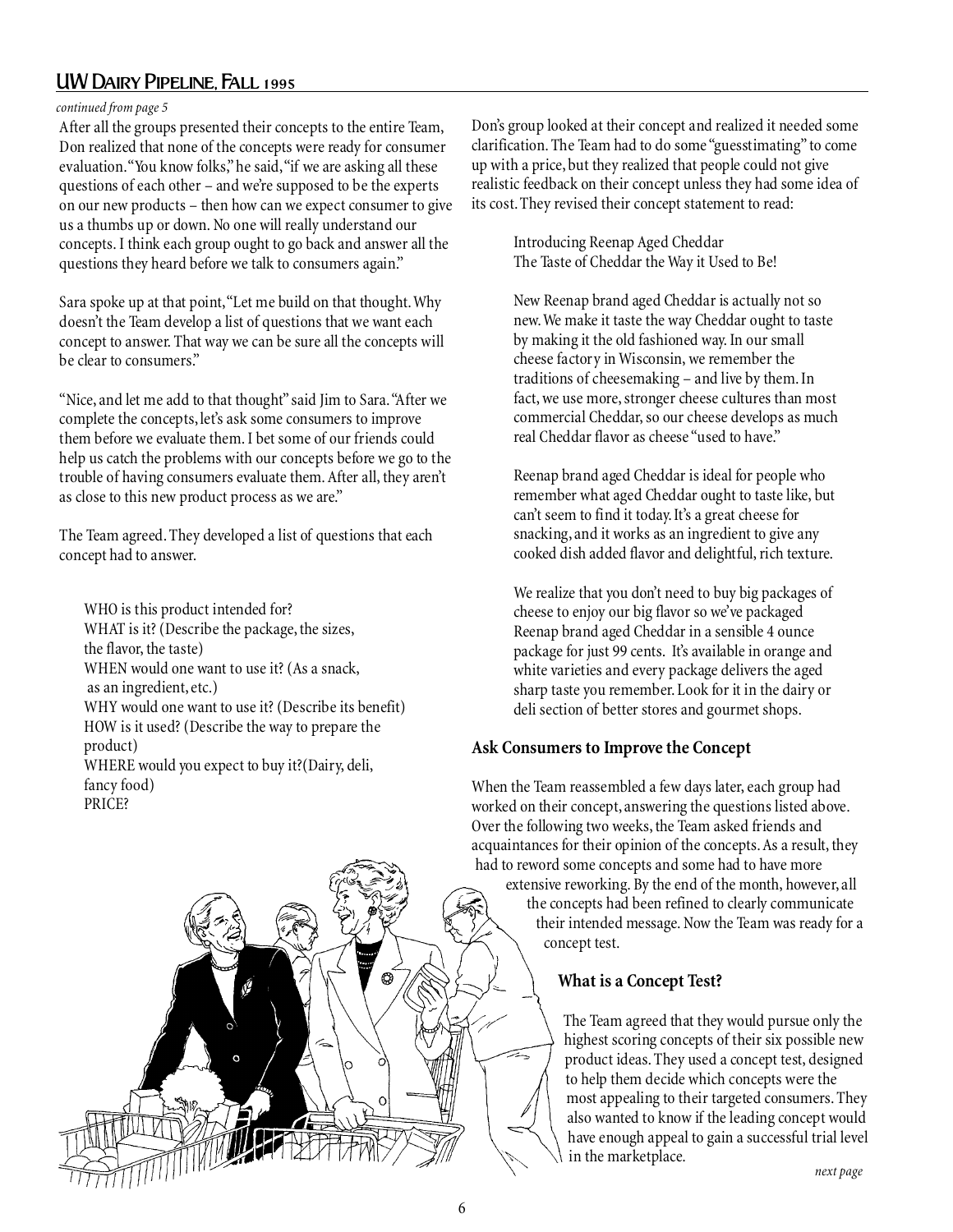One of the Team members had a background in statistics. He explained that sampling a small group of people can give valid information about a larger group, particularly when the groups are very similar. Thus, to be 95% sure of their results they would have to sample about 200 consumers from each target group. However, the Team agreed they did not need 95% certainty at this stage. They figured that they could accept 80% certainty, and their teammate told them that asking about 100 people from each target group would accomplish the task.

#### **How do You get 100 People to Answer your Questions?**

The Team talked about different ways to get 100 people to answer questions about each of their six concepts. They realized that getting 600 respondents to complete their questionnaire would require both keeping the questionnaire short and finding many more than 600 people to ask. They knew many people would not be willing to complete even a short questionnaire.

Instead, the Team decided to set a goal of asking 50 targeted people about each concept. If they got inconclusive results, then they could ask more people about the leading concepts to conclusively determine which concepts the Team should pursue in the marketplace.

One possibility the Team discussed was sending out questionnaires to random people around the country. That option was discarded, because it was hard to target their mailings to people appropriate for each concept. Instead, the Team decided that they would go to a major shopping mall and ask permission from its manager to question shoppers in the mall. The Team figured they could "eyeball" which concept would be appropriate for each potential respondent. For example, they could easily choose older shoppers to gather information about the concept of small packages of aged Cheddar for seniors. In fact, the mall might even have a special discount day for senior citizens, an ideal day for them to interview their targeted group.

### **Design a Questionnaire**

So the Team put together a questionnaire that they could use to evaluate the merits of all the concepts among their target groups. The format was simple. First, thank the respondent for participating. Second, show the respondent the concept. Third, ask the respondent how likely they would be to purchase the new product. Fourth, ask any other useful questions while still keeping the questionnaire short enough that it could be finished in 3-5 minutes. Finally, ask the respondent a few questions, verifying that he/she fits in the target group. This is the questionnaire they developed.

Thank you for taking a few minutes to answer our survey Please read the new product description below and then answer the questions following it. Feel free to refer to the description while answering the questionnaire.

#### (*Put the appropriate Concept Statement here*)

L

1. If this product was available in stores in your area for \$\_\_\_\_\_ per package, would you buy it? Put an X in the box in front of the statement which best describes how you feel about buying this product?

| $\Box$ Definitely would buy it<br>$\Box$ Probably would buy it<br>$\Box$ Might or might not buy it | $\Box$ Probably would not buy it<br>$\Box$ Definitely would not buy it |
|----------------------------------------------------------------------------------------------------|------------------------------------------------------------------------|
| 2. In your family, who eats this product? ("X" all that apply).                                    |                                                                        |

| $\perp$ Children under 6 years   | Adult female 26 years or more      |
|----------------------------------|------------------------------------|
| $\perp$ Children 6-12 years      | $\Box$ Adult male 18-25 years      |
| $\perp$ Teenagers 13-17 years    | $\Box$ Adult male 26 years or more |
| $\perp$ Adult female 18-25 years |                                    |

3. Below are a list of benefits this product offers. Please select the two benefits that are most important to you when you decide to buy the product. ("X" only two selections). (*Each group would list their concept's benefits. Don's group developed this list for their concept.)*

| $\Box$ It's ready to eat right out of the package.       | $\Box$ It's an easy way to enjoy cheese anywhere, anytime.                  |
|----------------------------------------------------------|-----------------------------------------------------------------------------|
| $\Box$ This is a healthier food than other alternatives. | $\Box$ It's something I think tastes great and it is wholesome, too.        |
| $\Box$ It looks like it would taste great.               | $\Box$ It tastes better than most convenience foods.                        |
| $\Box$ It's nutritious.                                  | $\Box$ This is a real treat compared to the same boring snacks and lunches. |
| $\Box$ It's very satisfying to eat.                      | continued on page 9                                                         |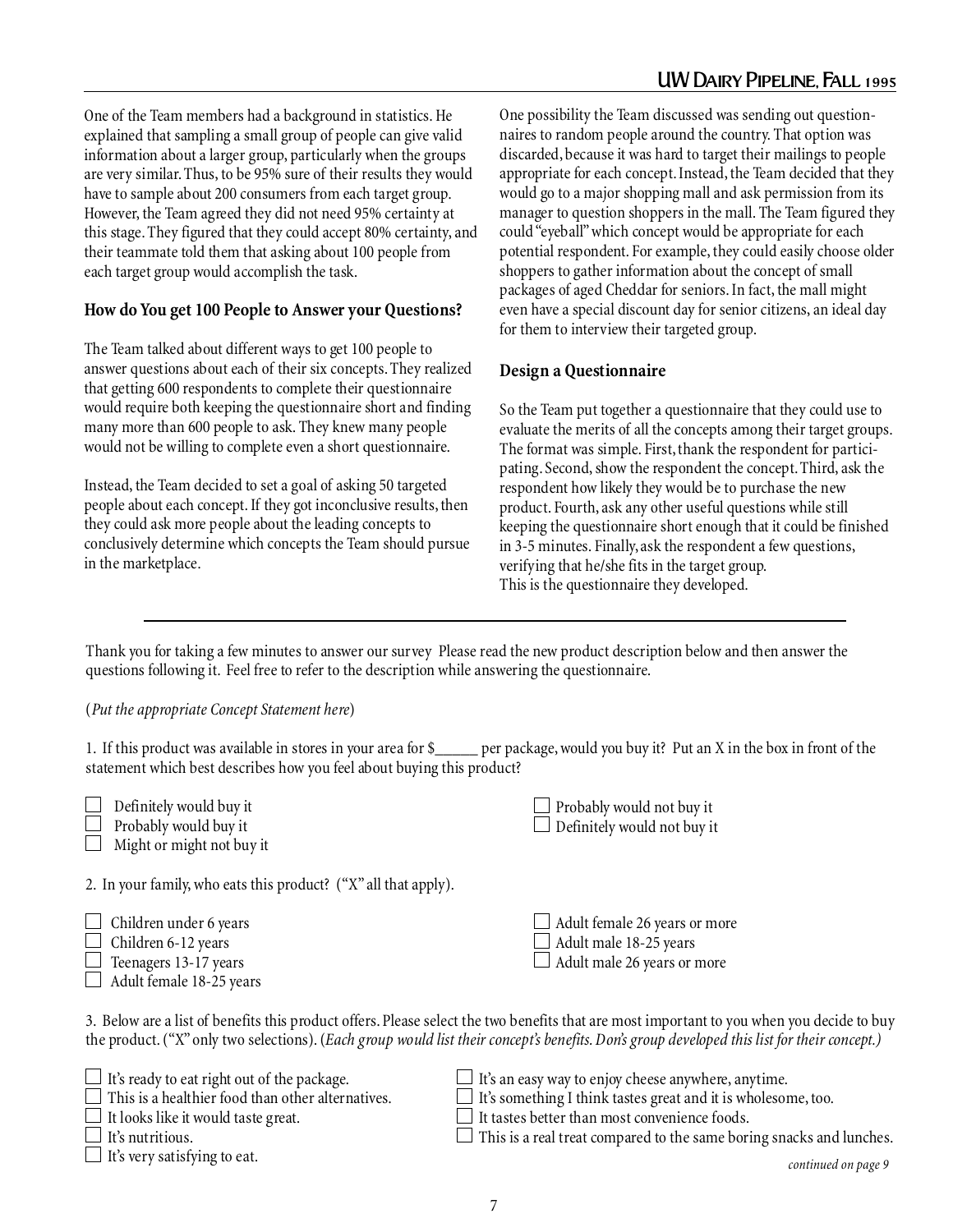### **Using Quat in Dairy Plant Foot Baths - Does it Work?**

*C. S. Wee, R.L. Bradley, Jr., and S.C. Ingham Department of Food Science, University of Wisconsin-Madison*

It is well established that the sanitizer of choice for the environment of a dairy plant is a quaternary ammonium compound (quat). However, quat is distinctly limited as a routine sanitizer because of its minimal activity against E*scherichia coli*, *Staphylococcus aureus* and psychrotrophs. Also, a quat level of 20 ppm level in milk will inhibit cheese cultures.

Several decades ago, when quat was initially developed it was accepted as a sanitizer. Then, because residual quat never seemed to degrade, it was taken off the list of acceptable sanitizers. Subsequently, quat was reinstated as acceptable with a 200 ppm limitation as the "no rinse" concentration on food contact surfaces. It is this 200 ppm dilution that allows the growth of *E. coli*, *S. aureus*, and some psychrotrophs, bacteria that are undesirable in finished dairy foods. The lack of broad spectrum activity against all microorganisms makes this sanitizer undesirable for use on any food product contact surface.

Quat is, on the other hand, highly desirable as an environmental sanitizer (a sanitizer on nonfood contact surfaces) in dairy and food plants for two reasons: it resists degradation in the environment and it is active against organisms like *Listeria monocytogenes*. For these reasons, quat has found new life as the sanitizer of choice in dairy and food plant environments. However, you must use a concentration in the range of 1000 ppm for satisfactory environmental sanitizing.

Comments from industry about microbial growth in foot baths using quat as a sanitizer prompted this evaluation. We selected three dairy plants with foot baths in entrance ways. On two visits to each plant, samples of the fluid in selected foot baths were collected by pouring the solution into a Whirl-Pak™ bag from the foot bath. In addition, we swabbed the floor underneath each foot bath to determine microbial contaminants. Microbial populations in these samples were determined as directed in Standard Methods for the Examination of Dairy Products, 16th edition, 1995. Concentration of quat was measured by commercially available dip sticks (QAC Test Papers; LaMotte, Chestertown, MD). Data are shown in Table 1.

Our results indicate that plants 1 and 2 have high populations of bacteria growing in and around the foot baths. Between visit 1 and 2, high populations in the foot bath solutions in plant 1 were reduced markedly by effective cleaning. Yet both plants exhibited high counts under all mats sampled. Counts from the foot baths at plant 3 showed evidence of daily cleaning. Under the mats, however, Standard Plate counts and Coliform counts were as high those in the other plants.

### **Alternatives to foot baths**

Some dairy plants have adopted other methods for sanitizing footgear. These alternative measures have been installed for a variety of reasons: workers do not always use the foot baths, fork lifts use the same entrance as workers, the slope of the floor does not permit effective use of a bath, or workers slip after using the footbath. All alternative measures appear to be more expensive than foot baths. However, effectiveness and plant sanitation have to be weighed against cost. One substitute for foot baths is a light beam activated spray that focuses on the 6 inch height from the floor and is mounted in a doorway. Another spray uses a timer controlled rinse on the floor in the doorway where workers enter. Yet another

method is a 1-2" deep trench in the floor specifically constructed as a foot bath. While these alternatives may seem better, none reach the instep of a boot except the deep foot bath, which is difficult to clean.

In conclusion, there is no absolute measure that prevents transport of microorganisms into or around a dairy plant. The best protections we have are limiting traffic, effective worker training and understanding, worker dedication, and efficient daily cleaning and sanitation.

The following information can be useful to all dairy plants.

1. Quat is still the **environmental** sanitizer of choice for all dairy plants because of its residual properties. However, the effective concentration for a foot bath is 800-1000 ppm. You must change this solution daily.

2. Clean foot baths daily. Furthermore, you need to clean the bottom, side, and floor underneath daily. Otherwise, these areas will harbor bacteria that could spread throughout the plant.

3. We checked the stability of quat at 400 ppm in a foot bath. (The concentration recommended by the manufacturer.) The foot bath material itself caused decomposition of the quat in 46 hours to <100 ppm. We saved the diluted quat solution in the same plastic pail we mixed it in, and we checked the stability of this solution, too. There was no decomposition of the plastic pail quat solution.

4. Because quat is a wetting agent, it can cause workers to slip on the floor after stepping from the bath. Use caution.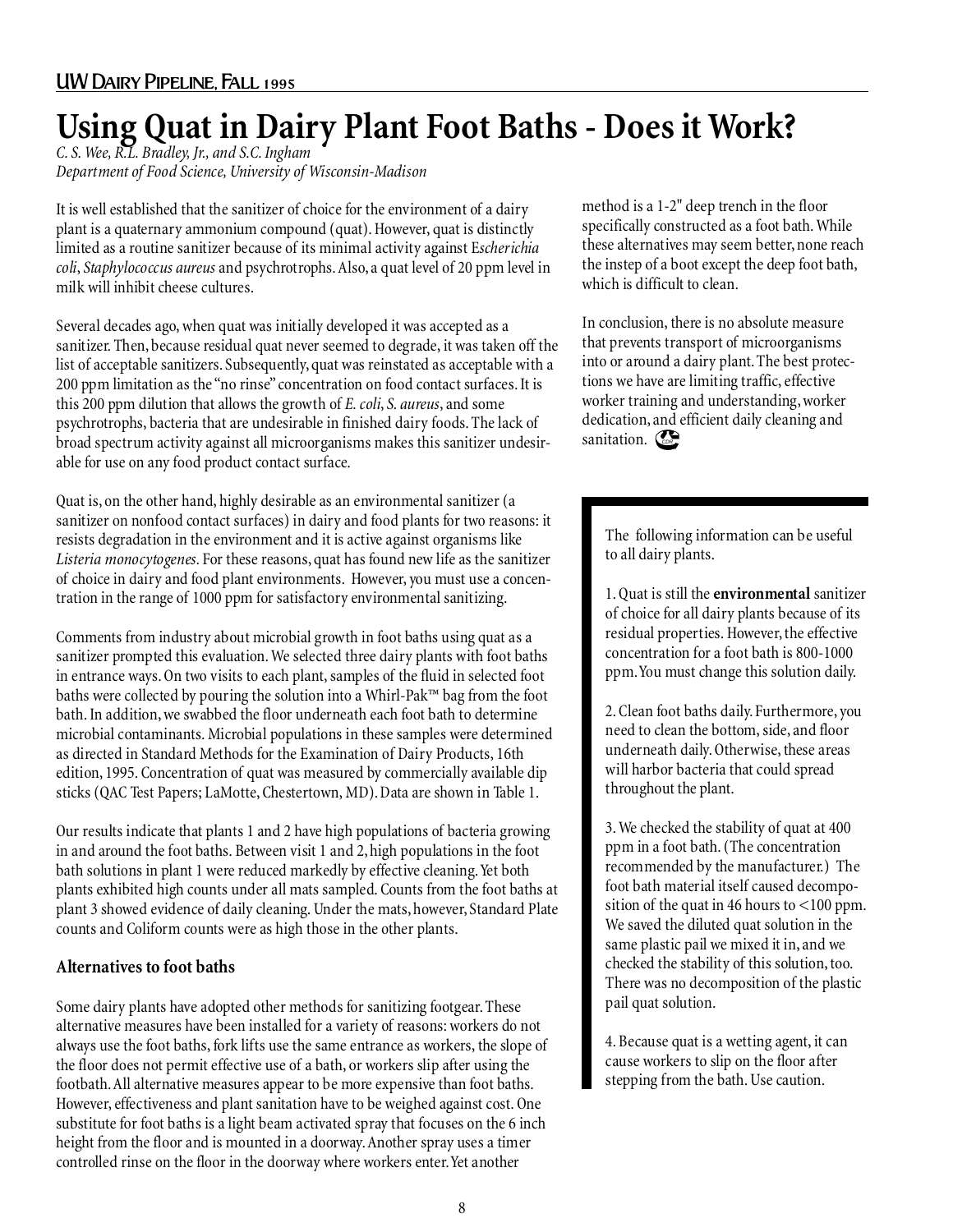| <b>Visit</b>     | <b>Bath Location</b> | Counts in Quat/ml |              |               | Counts under Baths/50 $\text{cm}^2$ |                    |                    |
|------------------|----------------------|-------------------|--------------|---------------|-------------------------------------|--------------------|--------------------|
|                  |                      | SPC <sup>a</sup>  | <b>VRB</b> b | Psychrotrophs | <b>SPC</b>                          | <b>VRB</b>         | Psychrotrophs      |
| Plant 1          |                      |                   |              |               |                                     |                    |                    |
| 1                | Main entrance        | 160               | 100          | 20            | $>1.2 \times 10^5$                  | $>7.5 \times 10^4$ | $>1.2 \times 10^5$ |
|                  | Side entrance        | 10                | 400          | < 10          | $>1.2 \times 10^5$                  | $>7.5 \times 10^4$ | $>1.2 \times 10^5$ |
| $\overline{c}$   | Main entrance        | 100               | < 10         | < 10          | $>1.2 \times 10^5$                  | $>7.5 \times 10^4$ | $>1.2 \times 10^5$ |
|                  | Side entrance        | < 10              | < 10         | < 10          | 1000                                | $>7.5 \times 10^4$ | 1000               |
| Plant 2          |                      |                   |              |               |                                     |                    |                    |
| 1                | Main entrance        | 40                | >1500        | 10            | $>1.2 \times 10^5$                  | $>7.5 \times 10^4$ | $>1.2 \times 10^5$ |
|                  | Stairway entrance    | 70                | >1500        | 20            | $>1.2 \times 10^5$                  | $>7.5 \times 10^4$ | $>1.2 \times 10^5$ |
| $\boldsymbol{2}$ | Main entrance        | 540               | >1500        | < 10          | $>1.2 \times 10^5$                  | $>7.5 \times 10^4$ | $>1.2 \times 10^5$ |
|                  | Stairway entrance    | 10                | >1500        | < 10          | $>1.2 \times 10^5$                  | $>7.5 \times 10^4$ | $500$              |
| Plant 3          |                      |                   |              |               |                                     |                    |                    |
| 1                | Center mat           | < 10              | 10           | < 10          | $>1.2 \times 10^5$                  | $>7.5 \times 10^4$ | < 500              |
|                  | Left mat             | < 10              | 10           | < 10          | $>1.2 \times 10^5$                  | $>7.5 \times 10^4$ | < 500              |
|                  | Right mat            | < 10              | < 10         | < 10          | $>1.2 \times 10^5$                  | $>7.5 \times 10^4$ | < 500              |
|                  |                      |                   |              |               |                                     |                    |                    |
| 2                | Center mat           | < 10              | < 10         | < 10          | $>1.2 \times 10^5$                  | $>7.5 \times 10^4$ | $< 500$            |
|                  | Left mat             | < 10              | 10           | < 10          | $>1.2 \times 10^5$                  | $>7.5 \times 10^4$ | < 500              |
|                  | Right mat            | < 10              | < 10         | < 10          | $>1.2 \times 10^5$                  | $>7.5 \times 10^4$ | $500$              |

Table 1. Bacterial populations found in and under foot baths

a = Standard Plate Count

b = Coliform Count

Note: All footbaths sampled were >400ppm Quat

*continued from page 7*

4. We are not certain what the best name for our new product should be. Please mark the three names that you, personally, would pick for this new product. ("X" only three names).

> $\Box$  Cheddar the way it used to be Reenap Aged Cheddar Old Fashioned Aged Cheddar

Zesty Cheddar Pure Aged Cheddar

(*Each group would list potential names for their concept. The following list is from Don's group.*)

**Munchy Cheese** Real Cheddar Cheddar Smokers

□ Fun Cheese

Cheddar for Seniors

| Finally, we have a few questions for classification purposes. |                |                |
|---------------------------------------------------------------|----------------|----------------|
| 5. Are you                                                    | $\Box$ Male or | $\Box$ Female? |

6. Including yourself, how many of the people currently living in your household are... (Write in numbers for all that apply.)

| Children under 6 years   | Adult female 26 years or more |
|--------------------------|-------------------------------|
| Children 6-12 years      | Adult male 18-25 years        |
| Teenagers 13-17 years    | Adult male 26 years or more   |
| Adult female 18-25 years |                               |

7. Who in your household actually goes to the store and shops for food products like this one? ("X" one box.)

 $\Box$  I usually purchase food products like this one.

 $\Box$  Someone else in my household usually purchases food products like this one.

Thank you very much for your time!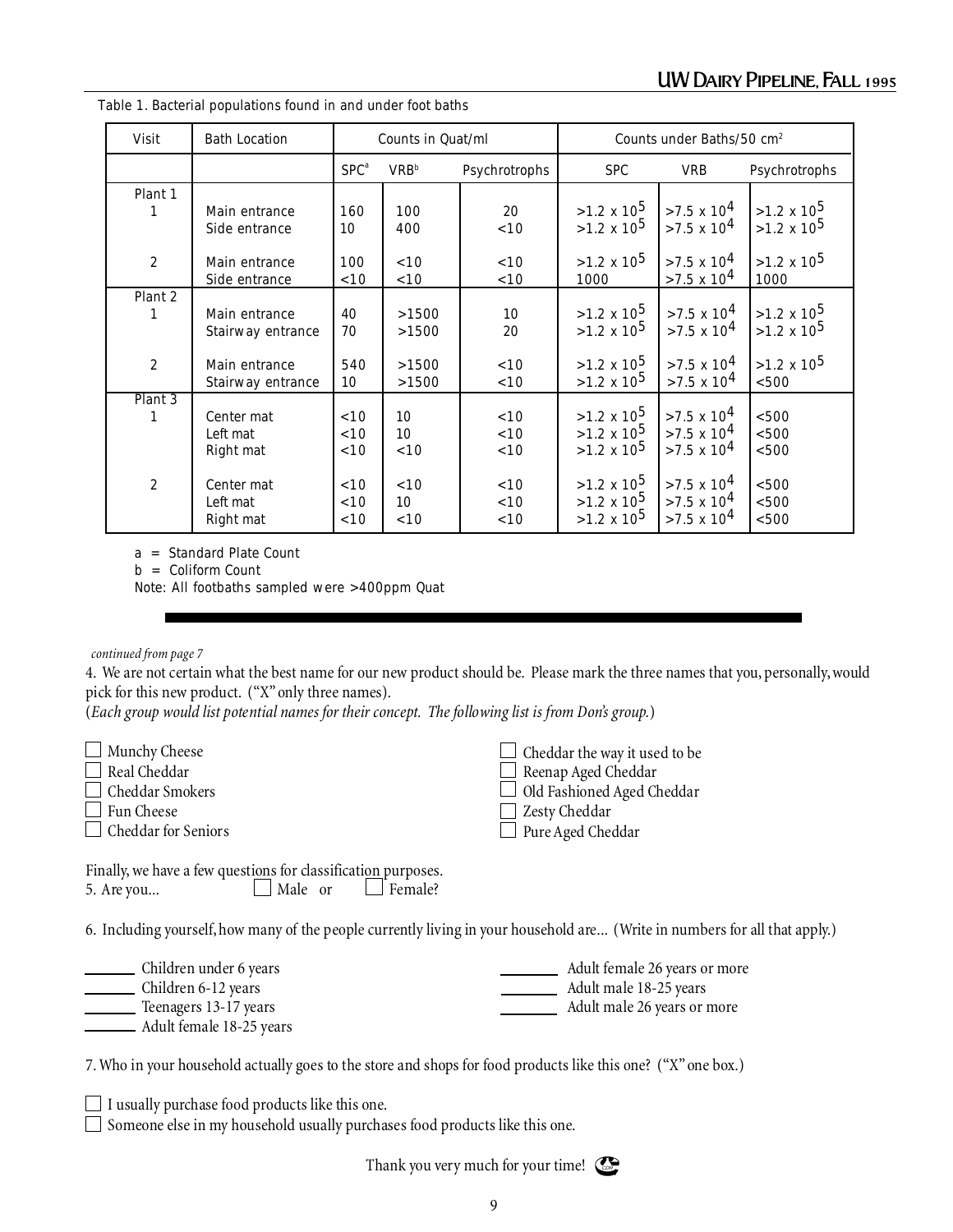### **Quality and Diversity – a world-wide strategy for success in the cheese industry**

When cheesemakers journey to Wisconsin from other parts of the world to teach in Jim Path's Artisan Workshops they share more than their cheesemaking skills. Often we learn about another culture, including customs and some of the history behind cheesemaking in other countries. Between breaks in a busy schedule, Andrew Lamberton, of Reaseheath College and instructor in the latest workshop, talked with me about making cheese in the United Kingdom.

The dairy industry in England is in the midst of major changes due to the disbanding of the Milk Marketing Boards, a pivotal event in November, 1994. These Marketing Boards, formed in 1933, concentrated on fluid milk, buying milk from farmers and then selling it to maximize profits for the farmer. For many years, doorstep delivery of fluid milk brought the most profit, but in the last five years supermarket sales of milk have increased and doorstep delivery is now declining.

Under the influence of the Milk Marketing Boards, the fluid milk market had the highest priority, then cream. Cheese was near the bottom; only 22% of whole milk went to cheese manufacture. One result of the changes is that cheesemakers can now buy milk directly from the farmer. The other option for cheesemakers is buying from replacement milk marketing organizations, like Milk Marque. Unfortunately, after disbanding the Boards, the price of milk for cheese jumped 12%. This overnight increase has not been passed on to consumers since cheese made in the United Kingdom faces stiff competition from France, Ireland, even Australia, and the supermarkets refused to pass the price rise on to the consumers.

Like the advice we hear, cheesemakers in the United Kingdom have been advised to maintain the identity and quality of the cheeses they make. We emphasize the quality of Wisconsin cheese; the English highlight their own "English" cheeses. Dairy consultants have also advised them to increase the diversity of the cheeses they make. Sound familiar?

Some cheesemakers have found a successful niche in the English market. For example, the Wensleydale Creamery in Yorkshire attracts growing numbers of tourists with a museum, viewing gallery, restaurant, gift shop and cheese shop featuring their own unique cheeses. Planning a trip to England? Andrew recommends that you put this Yorkshire creamery on your itinerary. In fact, he thinks Wisconsin is an ideal setting for a similar venture and someday he'd like to come back and visit one here.  $\sum_{\text{Cone}}$ 

### **Photos from the most recent CDR artisan workshop, Great Cheeses from Great Britain, held on Sept. 26-28.**

*Left, Keith Hintz, Springside Cheese Corp, and on the right, Daryl Schleim, Swiss Valley Farms.*



*Below, Mark Johnson,CDR, on the left and Andrew Lamberton, Reaseheath College, Nantwich, right, discuss some fine points of cheesemaking.*



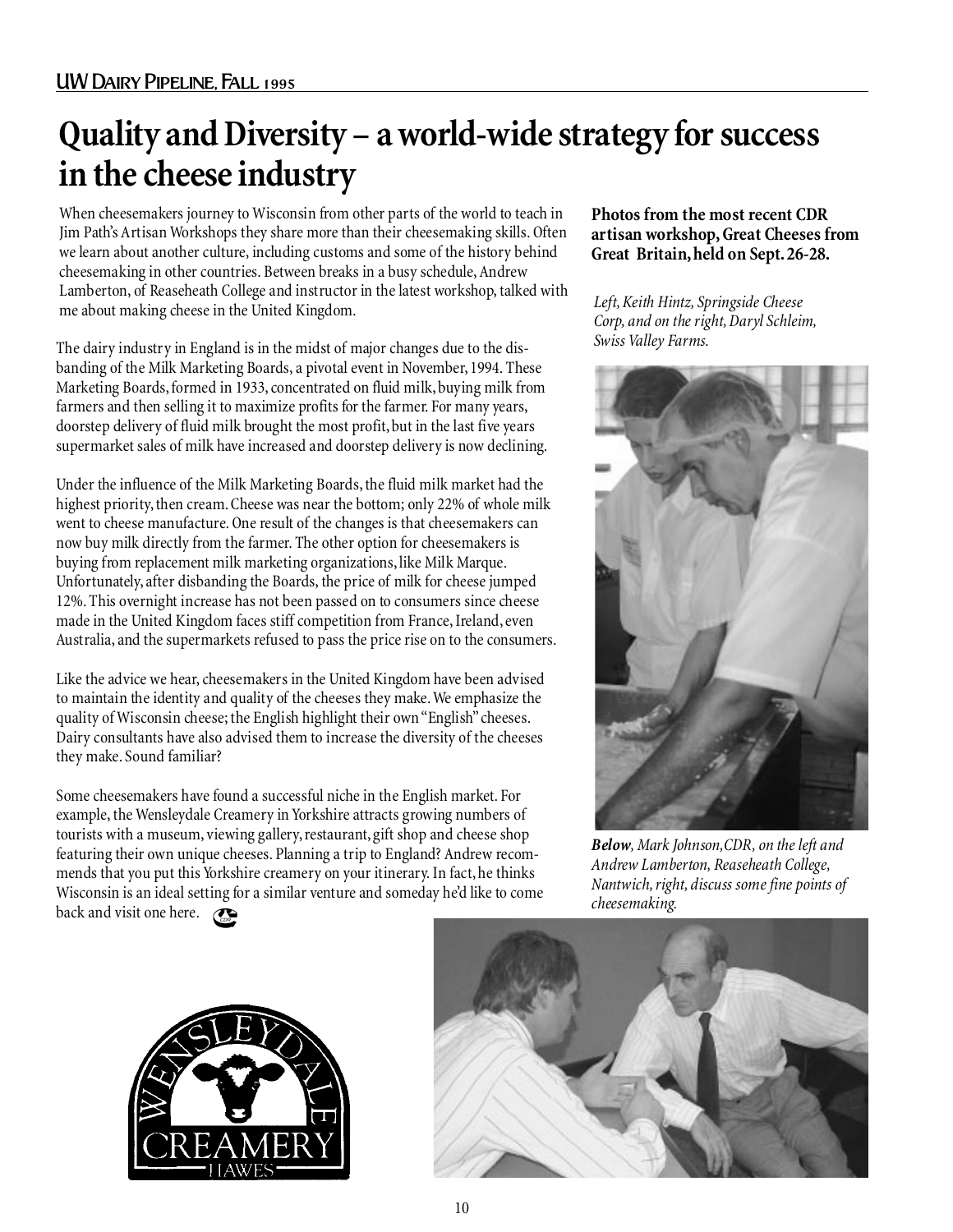## Curd Clinic

**Q.** Sometimes I notice that the color of my higher moisture cheeses aren't uniform, I can see irregular, bleached patches on the surface. Then, just when I've concluded that these white spots might mean trouble, they disappear. What are they and what should I do about them?

A. You are seeing acid spots in your cheese. These areas of higher acidity are easily seen in annatto colored cheeses, but if you look closely you can find them in white cheeses, too. You can confirm the cause of acid spots by measuring their pH. Commonly you'll find that the pH of the spot is around 4.95 or 5.0 while the surrounding cheese has a pH of 5.2 or 5.15. This is a small difference, but enough to cause problems.

Sometimes this acidic defect is found uniformly throughout Cheddar cheese. You'll notice that the interior is lighter than usual and lacks the normal translucence. We call this an acid-cut, or bleached defect. It's possible to notice bleaching soon after the cheese is made, but you'll also start seeing it when the acidity is reaching a maximum – during the first week.

Acid spots and acid bleaching disappear after a few weeks, when the pH changes. But that doesn't mean that you should ignore this defect. For one thing, it is hard to sell your young cheese when it is covered with spots. However, the main reason you should pay attention to acid spots is because they indicate a potential manufacturing problem that involves buffering.

One route to acid spot formation is inadequate whey draining. Whey gets trapped in the curd and shows up as an acid spot after the cheese is pressed. Along with this visual defect, you can get off flavors developing, particularly acidic flavor defects, and whey taint. Thoroughly rinsing the curd with enough water can dilute the whey, remove the sugar and prevent problems.

Moisture content of cheese plays an influential role in the buffering capacity since lactose, or milk sugar, is carried by moisture. The lactose is changed by bacteria to acids, mostly lactic acid. Thus, anything that leads to a high moisture content (particularly when lactose is available), like salting too early or pressing too early, can also produce higher acidity and acid defects. This is why acid spots are more common in higher moisture cheeses, like Colby.

You can ignore this defect and it looks like it goes away, but it is a useful cue suggesting that you fine tune your manufacturing process. Preventing acid spots is actually the best way to handle them. CODR

### News from CDR

We now have a World Wide Web site on the Internet. Point your browser to our address at http://www.cdr.wisc.edu/. By January 1996, we will be closing CDR's current dial-in bulletin board service because the web site will replace it. You can preview our a web site now, although it is still evolving. It includes CDR Research Projects, CDR Calendar of Events, Center for Dairy Research Staff, and other Dairy Related Web sites. If there is something you'd like to see on our web site, call Tom Rowe at (608) 265-6194. E-mail trowe@ae.agecon.wisc.edu



*Curd Clinic doctor is Mark Johnson, Senior Scientist, CDR*

Questions for the Curd Clinic? Write to: CDR, *UW Dairy Pipeline* 1605 Linden Dr. Madison, WI 53706 FAX: 608/262-1578 e-mail: Paulus@ahabs.wisc.edu